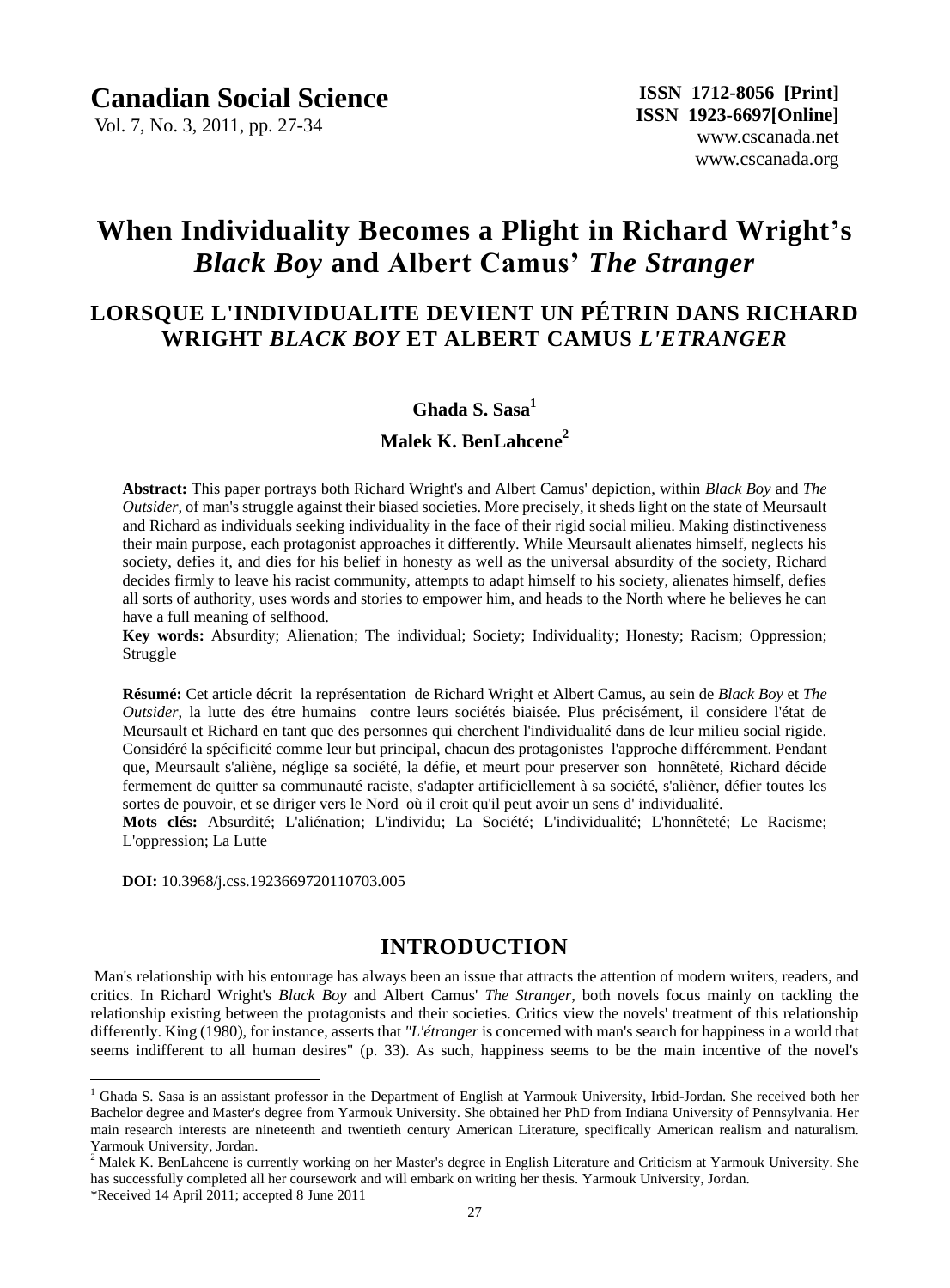protagonist to indulge in a struggle against his society. *Black Boy,* on the other hand, is seen by Jackson, in his "Richard Wright: *Black Boy* from America's Black and Urban Ghettos," as a story which "gives the intimate account of Wright's Southern background that only a black critic can make" (as cited in Ellison, 2009, p. 7). From this spectrum, the story seems to be a mere description of the Southern societal environment by an ordinary black. Ellison (2009) goes further to explain that "Richard Wright has outlined for himself a dual role: To discover and depict the meaning of Negro experience and to reveal to both Negroes and whites those problems of a psychological and emotional nature which arise between them when they strive for mutual understanding" (p.12). Through this short account of some critics' perception of *Black Boy* and *The Stranger,* the focus seems to be on the description of the novels as ones dealing with either the nature of these societies, or rendering the tension between the protagonists and their societies to some psychological factors such as the search for happiness or interracial understanding.

The present paper, however, focuses on Albert Camus through his *The Stranger* and Richard Wright through his *Black Boy* as presenting fanatic societies imposing on their dwellers a peculiar way of living giving much emphasis on conformity and obedience of communal conventional norms. In fact, both writers depict their protagonists, Richard and Meursault, as different individuals challenging their societies. Each of these protagonists, in one way or another, defies his societies; Meursault, living in his superficial society which focuses on appearances and behaviors to judge one's unrighteousness, breaks the norm and behaves unconventionally, and Richard, living in a racist society which focuses on fossilizing stereotypes of black-white relationships, revolts against such a demeaning system to insert his individuality. Through these distinguished attitudes and reactions, Meursault and Richard seem to be agents seeking change if not purification of their societies making of themselves a kind of tutor to those who may follow them. Though differently, both Meursault and Richard discern themselves as outlanders, but in their homelands, living in absurd societies where everything seems to be topsy turvey. As such, they alienate themselves from such a hideous entourage preferring to preserve their own integrity at the expense of social acceptance. These characters, Meursault and Richard, who are struck and disillusioned by their social environment react differently still making of alienation their primary outlet as well their main plight. In *The Stranger* and *Black Boy,* the quest for individuality, integrity, and uniqueness seems to be the incentive if not the pre-eminent factor that manipulates Meursault's and Richard's lives. They struggle, fight, suffer, and alienate themselves only to preserve their individuality.

## **1. INDIVIDUALITY FORMATION**

Both protagonists are in a constant struggle against their societies. The protagonists quandary results from their society's nature and its out-of-the-way principles that should be revered. In other words, these protagonists are delineated as unique figures through their remarkable sense of acuteness which enables them to dissect and perceive the injustice their societies impose on them. As a result, they alienate themselves either to preserve or form their individuality.

Meursault, in existentialist terms, is an individual put into a riotous society in which individuals are free to espouse their own ethical codes, orientation, and even destinies. It seems that individuals, within such a social milieu, have to, in existential psychoanalytical terms, forge a personal "method destined to bring to light, in a strictly objective form, the subjective choice by each living person makes himself a person; that is, makes known and himself what he is. Since what the method seeks is a choice of being at the same time as being—which are expressed in this behavior" (Sartre, 1957, p. 81). As a matter of fact, Meursault tries to form his existence through being upright, or in better terms, frank: "He is totally honest, but honest in a peculiar way" (Solomon, 1974, p. 173)—a quality that later leads him to his downfall. King (1980) affirms this point though describing Meursault as avoiding "conventional reactions" whenever he is faced with a situation in which he has to express his thoughts and opinions (p. 44). Camus himself describes Meursault as a hero who:

 . . . is condemned because he does not play the game. In this respect, he is foreign to the society in which he lives; he wanders, on the fringe, in the suburbs of private, solitary, sensual life. And this is why some readers have been tempted to look upon him as a piece of social wreckage. . .[I]f one asks how Meursault doesn't play the game, the reply is a simple one: he refuses to lie. . . He says what he is, he refuses to hide his feelings, and immediately society feels threatened. . . For me, therefore, Meursault is not a piece of social wreckage, but a poor naked man. . . (as cited in Sherman, 2009, p. 61).

From this spectrum, social values, normally, are related to honesty, truth, and good conducts. However, in Meursault's society, the norm is to lie in order to please the society. This is clear when he refuses to go to C d éste's restaurant where he is tested by receiving questions which he should answer according to the social frame. Meursault prefers not to speak, or meet any one so that he will not be obliged to violate the principle that he cherishes—truth. Unfortunately for Meursault, he tries to forge his personality forgetting about his rigid social system, an absurd society that seemingly gives freedom to its people to shape their identities still with respecting its regulations.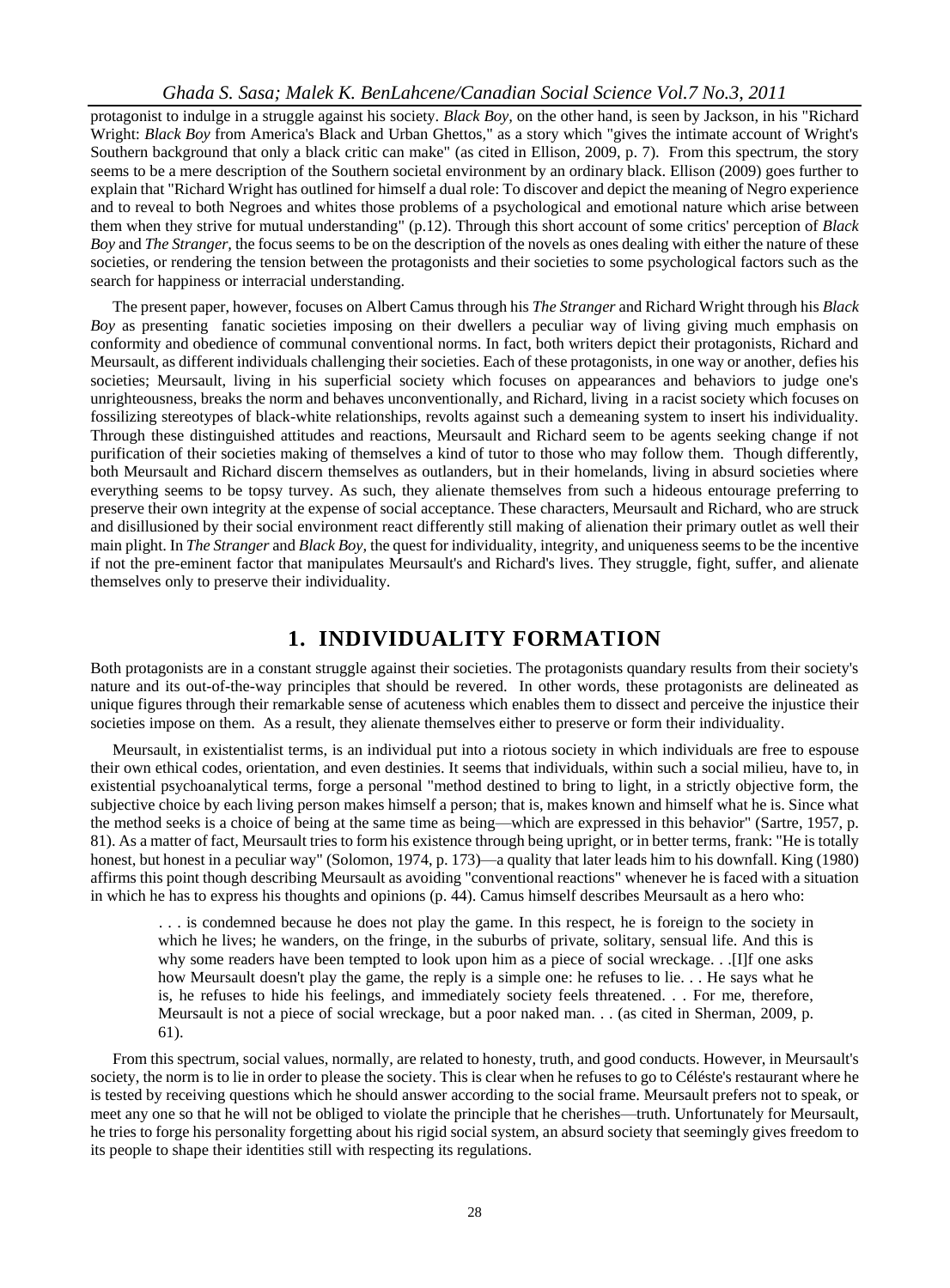#### *Ghada S. Sasa; Malek K. BenLahcene/Canadian Social Science Vol.7 No.3, 2011*

While Meursault was condemned by his society due to his unusual honesty. Richard alienates himself through his revolutionary posture against the racial prejudices haunting his society. Interestingly enough, Richard's problems become poignant when he starts to cognize himself as a distinguished person. In that, Ellison (2009) in his "Richard Wright's Blues: Shadow and Act" confirms that "It is only when the individual rejects the pattern that he awakens to the nightmare of his life" (p.27). This feeling of apartness is a one used to both meditation and comprehension of the surrounding. Unlike Meursault who seems from the beginning living in his own secluded sphere, neglecting the others, and careless about any worldly issues, Richard is more efficient when it comes to approach his society. In that, throughout the novel, and especially at earlier stages, he questions everyone about phenomena occurring around him, but once he construes a clear vision about the very essence of his society he resorts to alienate himself. At the point when he becomes an "archetypal rebel who rejects all social norms" (Kinammin, 1995, p.102), society starts to perceive him differently. His Black entourage starts to put more pressure if not more violence upon him in order to conform to the existing norms starting from his grandmother, aunt, and uncle. Being convinced that he is different and that he must keep his standing, Richard says when he was at the orphanage: "Dread and distrust had already become a daily part of my being and my memory grew sharp, my senses more impressionable; I began to be aware of myself as a distinct personality striving against others. I held myself in, afraid to act or speak until I was sure of my surroundings, feeling most of the time that I was suspended over a void" (Wright, 1945, p.38). In other words, Richard attempts, through his intellectual sensibility and rising consciousness, to fashion a distinct personality. The latter gives the novel, *Black boy,* more than a biographical nature but a psychological perspective where self-discovery is of an overriding importance. This attempt, however, according to Tate (2006), is made harder due to the brutality of racism and the deprivation of Richard's home life (p. 47).

## **ALIENATION**

Alienation seems to be the focal and shared characteristic between Meursault and Richard, still each one's isolation is different. Meursault's actions appear to be either stagnant and passive, or rarely, framed by some frenzy moments. The first instance of his stagnant nature is his denial of any promotion in work that, obviously, stems from his passive generic orientation towards life. When his boss gives him an offer concerning going to Paris he simply refused. He" "had no ambition", and he "couldn't see any reason for changing" his life (Camus, 1979, p. 39). He is haunted by the absurdity of life that devours every sense of ambition or purpose. Wolfrey, Robbins, and Womack (2006) assert that Richard falls in a state of "despair in the face of a presumed lack of meaning or purpose of life" (p. 52). Besides his indifference, at least verbal and public, towards his mother's death, Meursault expresses no enthusiasm for the most seducing, attractive, and desired sort of relationship which is love, or in proper terms sexual and a conjugal liaison. When Marie, unconventionally, initiates the topic of marriage, he says to her:

 I didn't mind and we could if she wanted to. She then wanted to know if I loved her. I replied as I had done once already, that it didn't mean anything but that I probably didn't." Why marry me? she said. I explained to her that it didn't matter and that if she wanted to, we could get married. Anyway, she was the one who was asking me and I was simply saying yes. She then remarked that marriage was a serious matter. I said no." (p. 39)

He does not fake any feelings, on the contrary, he stays blunt and frank. Mary is astonished by his attitude which sounds extremely bizarre. Unlike all people, Meursault considers neither evolution in his career nor forming a family something of great importance but simply absurd —a point that makes him really strange and alien. In fact, this feeling of alienation is mutual; he feels himself a stranger to the social practices, and society finds him alien through his own labor.

Richard, on the other hand, proves to be a very active individual who desires to change not only his life, but also his surrounding. However, he gradually understands that he will not be capable of changing his society either abruptly, or through violence. Thus, he "develops through a progression from passive to resentful submission, to successful rebellion against the authority" (Cappetti, 1993, p. 258). Unlike Meursault who seems to be content with his monotonous life, Richard thrives to fulfill his ambition that he comes to believe that it can be fulfilled only through "withdrawal from the deadly symbolic order" (Tuhkanam, 2009, p. 162). Besides Richard's tendency toward alienation, he manifests an intense desire towards flying away. However, according to Tuhkanam, "such moments of avian alienation must not be dismissed as mere flights of fancy, a doomed search for "the airy rights of freedom" (p. 135). "To flee" however, "is not to renounce action: nothing is more active than a flight. It is the opposite of the imaginary" (p.168). The flight, actually, is the only the means that may help Richard to shape his identity away from the imaginary and bogus codes that his surrounding embrace. However, Richard is presented as a character desiring a sort of learning. In other words, he is questioning everything so that he knows what to do, where to go, and when to go. Interestingly enough, even before questioning his mother about hunger, his absent father, the whites, and so many other things, Richard decides "to run away and never come back (p. 11). He knew that the South will never let him form a fully individual entity, but will lead him to be an emotional cripple who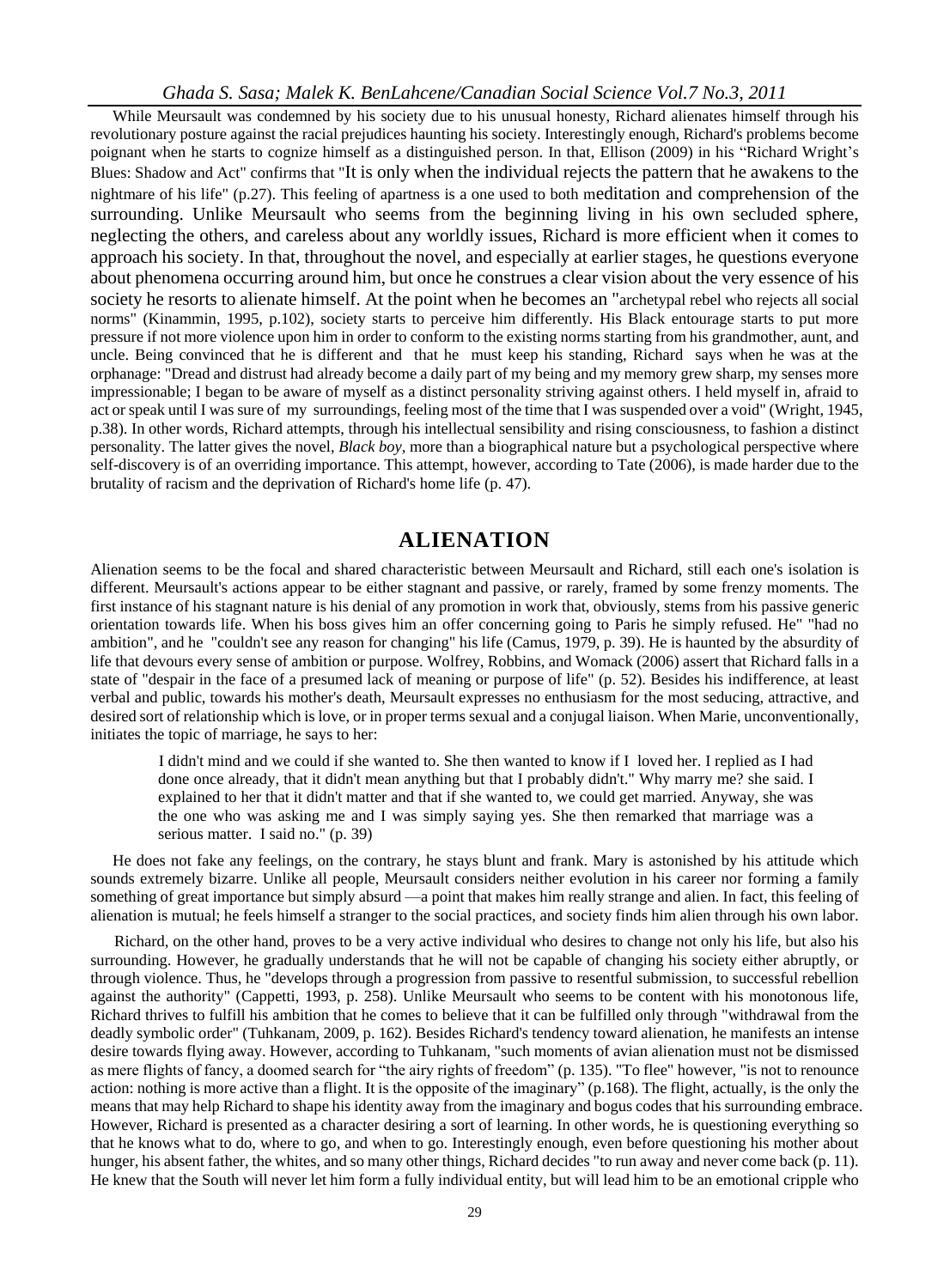#### *Ghada S. Sasa; Malek K. BenLahcene/Canadian Social Science Vol.7 No.3, 2011*

believes in his inferiority. In that, he said "whenever I thought of the essential bleakness of black life in America, I knew that Negroes had never been allowed to catch the full spirit of Western civilization, that they lived somehow in it but not of it" (p. 45), thus, "Again and again I vowed that someday I would end this hunger of mine…I had my own strange and separate road, a road which in later years would make them wonder how I had to tread it" (p. 140). This road was not only filled with travelling and hard work, but mainly with fighting. Fighting was the first thing that his mother taught him to do, not only through bodily violence but also through words. Unlike Meursault's passiveness, Richard's fighting makes him distinguished, alienates him, and helps him in heading towards a different life—a life that permits him to instill ethics and values which stem from the books and the stories he reads. These stories teach him the meaning of equality, humanity, rationality, intellectual sensibility and power of words. Thus, at the end of the book, Richard says

 . . . I headed North, full of a hazy notion that life could be lived with dignity, that the personalities of others should not be violated, that men should be able to confront other men without fear and shame, and that if men were lucky in their living on earth they might win some redeeming meaning for their having struggled and suffered here beneath the stars. (p. 285)

Though Richard and Meursault differ when it comes to their modes of life, aspirations, and vision of the purpose of life, they do resemble in the point that both of them are strangers in their own home lands. In Heidgger's terms, both Meursault and Richard are like "individuals who are like wise doorless and windowless, but this is true not because individuals are just isolated, but because they are *outside*, in direct relation with the world in street, so to speak. Individuals are not at home because there are no homes for them" (as cited in Wahl, 1949, p. 16). But, while Meursault thinks that he has no home and place to which he can belong to because the whole universe seems meaningless for him, Richard believes that once he escapes from his racist and absurd South, he may find a better entourage where the human being, or in better terms the Black, is respected.

 In fact, Meursault was isolating himself from, what he thought, a meaningless society, a world experiencing chaos, seeking collective destruction, and a world with no future orientation or destination (Ronston, 2001, p. 6). However, this state did not last for a long time. The killing of the Arab was a turning point in Meursault's life; the crystal empire he has built suddenly broke, and "it was like giving four sharp knocks at the door of unhappiness" (p. 55). From this moment, Meursault no longer isolated himself, but it was society's turn to alienate and condemn him for his frankness. Meursault is a character "who is not only estranged but a one who is inherently strange besides" (Sherman, 2009, p. 59). Similarly, Richard craves for sequestering himself from this world which expunges any possibility for Blacks to establish their identities (Du Bois, 1945, p. 45). Richard expressing his disgust with his environment says "Not only had the Southern Whites not known me but, more important still, as I had lived in the south I had not the chance to learn how I was. The pressure of Southern living kept me from being the kind I might have been" (p. 284). Thus, he decides to push against his society. Richard's surrounding, unlike the one of Meursault, persists in trying to seduce and bring him toward conformity starting with his family's attitude towards religion and the whites, the principal of the school, his friend, and even his employer when he tries to persuade him to stay in the South .

Though both protagonists are offended by their societies, readers may see them from time to time pretending to adhere to their social practices not to be a part of their societies, but to fulfill their curiosity or simply to answer dome wonderings. The latter springs when the individual is experiencing a state of estrangement, and wants to feel what would it like to be a part of such an obscure system. In that Kierkegaard asserts:

 One sticks one's finger into the soil to tell by the smell in what land one is stick my finger into existence—it smells nothing. Where am I? Who am I? How came here? What is this thing called the world? What does this world mean? Who is that lured me into the thing, and now leads me here? Who am I? How did I come to the world? Why was I not consulted, why not made acquainted with its manners and customs? (as cited in Spanos , 1976, p. 331).

Obviously, that is why we see Meursault accepting the requests of Marie for marriage, and of his friend Raymond in helping him to revenge from his mistress (p. 31). It is, also, what we see when Richard obeys his mother's quest for going to the church and accepting his friend's advice concerning how to deal with the whites.

This fluctuating attitude towards society may crystallize a major difference between the character of Meursault and Richard. While it is for Meursault a kind of confusion and loss, it is a means of comprehension and understanding for Richard. In fact, Meursault's dilemma starts not only with his community's interference in his life, but also with the emerging contact between them and his awareness of the destructiveness and hypocrisy of his entourage. The course of events manifests the extent of the alteration between the two parts; society as a proactive force and Meursault as a reactive individual. He experienced a "radical alteration of the natural thesis" which Spanos (1976) explicates that it "requires a continuing procedure of disconnection or bracketing which transposes the naively experienced world is neither to deny its reality nor to change its reality in any way; rather it is to effect a change in my way of regarding the world, a change that turns my glance from the real object as I take it, interpret it as real" (p. 328). In his conversation with Salamano, we perceive Meursault's maturity or, at least, the consciousness he acquires talking about the change in his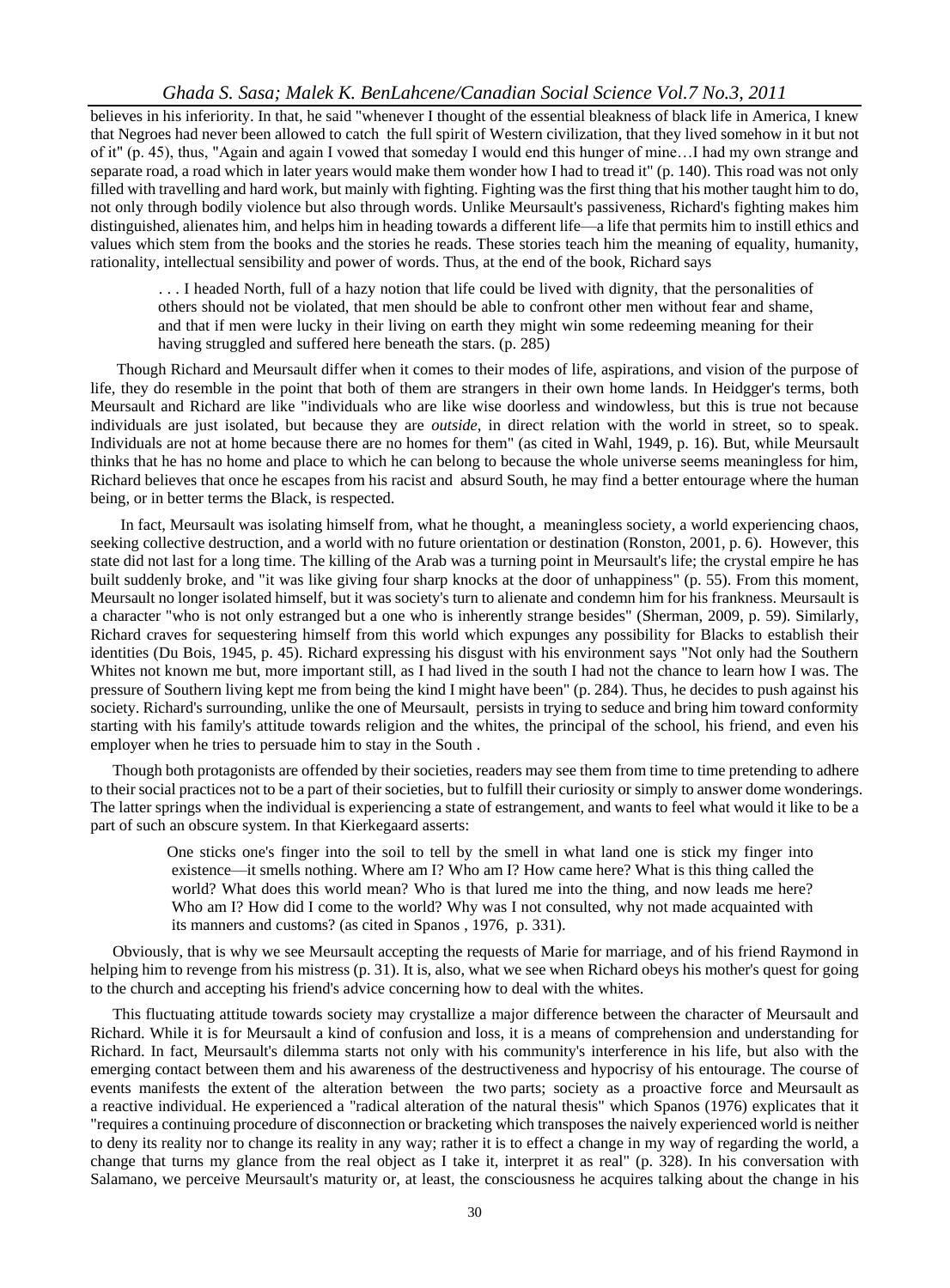perception towards society moving from ignoring, avoiding, and shunning society to a state of cognizance, omniscience, and awareness. As if blaming himself for his previous dire state of marginalization, Meursault said "I still don't know why, that I hadn't realized before that people thought badly of me" (p. 43).

Richard, however, seems to fathom the nature of his society as well as his own purpose at an early age. The incidents and events in *Black Boy* encapsulate Richard's notable capturing of life's meaninglessness starting with questioning the hideous nature of war, the unjustified killing of blacks, the abuse of women, the violent gangs, and his mother's unfair suffering. All of these did but affirm his vision about his society as one which curbs the humanity and the ambitions of its inhabitants. At a very early age, twelve years old, he had a conviction that he can live only if he fights the meaningless suffering that his society imposes (Becknell, 1989, p. 1). Richard never seems to be confused about the nature of his social environment. He recognizes that he is different from the very beginning, so he decides to keep this difference in the face of such a society which devours any sense or desire for being different. Along his saga for preserving his individuality, he made of fighting his main defense mechanism. In such an absurd community, Richard was obliged to fight even his family members. Unlike Meursault who did neither recognize his society's nature, nor the necessity of fighting at early stages, Richard, interestingly, at the age of six accomplished his first triumph over his father. In here Cappetti (1993) says that each time Richard "emerges from a confrontation with a family member, the hero is able to keep his personality intact only through a progressive denial of kinship ties, the individual can thus subtract himself from the familiar institution and from its violence against the personality" (p. 259). Recognizing at an early age that he is embedded with a "notion of the suffering in life" (p. 127), Richard managed to find a way out.

*The Stranger* and *Black Boy* are novels about individuals who struggle for their integrity and individualism. However, each one tackles this issue from a different angle; while Richard challenges his society and succeeds in achieving his ambitions, Meursault seems to have a tragic end still with sustaining his standing. Unlike Richard who was struggling against his black and white community in a subtle manner, Meursault falls immediately in his society's trap. It seems that if Meursault did not kill the Arab, society could never condemn him his unconventional attitude toward his mother's death and he himself would never defy his society. Both protagonists are mistreated due to their atypical behaviors and attitudes, but while Meursault's society seizes the right the moment to punish him severely , Richard's one solicits him to conform to the already established social codes and never got the opportunity to punish him the way Meursault's society did with him.

One might think that Richard's society is of a harsher nature than the one of Meursault, but when it comes to punishment he or she would recognize how hideous the latter is in comparison to the one of Richard which even when it uses violence it is for the sake of conformity and fossilizing the existing white black stereotype.

This dire state of affairs is clearly seen in Meursault's judgments not over killing the Arab, but over not disclosing any apparent grief and mournfulness for his mother's death. As such, he finds himself "a marginal figure in a decentered universe where private and immediate sensations have displaced objective norms" (Kellman, 2009, p. 1). The norm in this defaced absurd community is focusing on appearances to judge the moral attributes of a person or any other phenomenon. When questioning the warden of the home, besides asking him about the nature of the relationship between Meursault and his mother, he was asked about the way Meursault conducted the day of his mother's funeral, and he answered that he neither cried, nor manifested the simplest features of respect to his mother's corpse. Another futile question that the judge, as a representative of societal power, asked to determine Meursault's destiny is whether he knew his mother's age or not (p. 82). As such, this society seems to not rely on the least inkling of rationality or sanity though its reliance on such absurd standards: "on the day after the death of his mother, this man was swimming in the sea, entering into an irregular liaison and laughing at a Fernandel film" (p. 87) is a statement that summarizes the whole policy of Meursault's society, a one based on utilizing trivial pretexts to ban and eliminate people. It is obvious that the whole judgment is but a social means that satisfies society's desire in exterminating any individual standing against its ordinance. At this moment, Meursault recognizes that "the more we struggle to achieve individuality, the more desperate the effort to liberate ourselves from the sway of social conformity and ritual, and the more poignant our inevitable confrontation with death" (Sprintzen, 1998, p. 1). This is a limitation that Richard never gives up to or believes in. The more he experiences injustice and social pressure, the more he becomes determined to struggle for his individuality.

Richard's problem starts when he realizes that his social environment prevents any possibility for a meaningful life, and this state awakens in him a new desire to satisfy his hunger towards living as a unique individual. Thus, he pushes himself towards searching for more through going beyond his society's confinement so that he grasps as much as he can of life (Tate, 2006, p. 48). Interestingly, his society does not punish him but resorts either to attract him or make him afraid of the consequences of making of himself a distinguished person. As such, one can see that while Meursault's society scourges him only at the end, Richard's one accompanies him along his life. In a way, suffering, hardship, pressure, and agony become an integral part of Richard's life. In that, McCall (2006) explains:

 More weight is adequate to the horror and to the moral splendor of Black Boy. The community keeps piling the crushing circumstances upon him. As he grows, he grows to an awareness of just how heavy are the things pressing down on him. He refuses to give in. No matter how much "more weight" the culture heaps upon him, he will not die into the lowly "nigger" that they want him to be. (p. 26)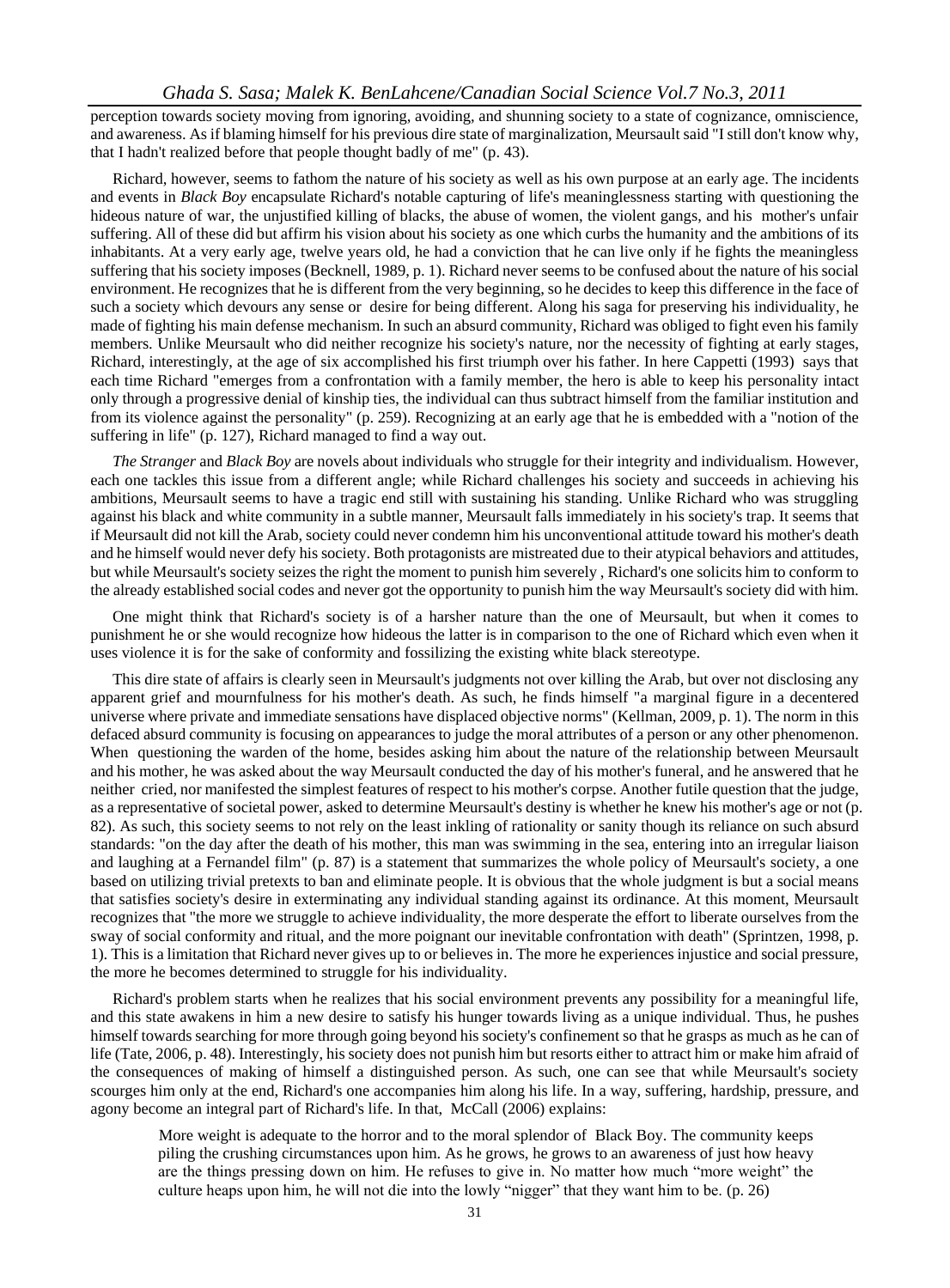One can say that while Richard is shrewdly coping to live with and at the same struggle against his oppressive society to obtain the sense of selfhood he desired, at the right moment, Meursault is alienating himself till the moment he was stricken by his society's outraged attitude towards his unconventional egoism and individuality.

Meursault's predicament is extremely complicated and perplexing. Thus, a full comprehension of the period after killing the Arab should be thoroughly understood. After a long phase of a secure self-isolation, Meursault realizes the sordid nature of the society he was living in and for the first time he captures the hatred his surrounding specimen were imbued with against him (p. 83). He recognizes the zilch of his society and existence as a one which exhibits itself as a mere shadow owing to the absence of truth (Mihe, 2009, p. 232). From this moment, he was foisted into such a gloomy, harrowing, and most importantly alien entourage which resulted in his outmost distress and angst. Meursault's downfall lies in the fact that he could not conform to society or, in better terms, insert himself in a subtle manner in his society. Self-placement, from an existentialist viewpoint, resembles "... the desire of the child to find a primitive order in his world, or, perhaps to approach what transcends him by pointing to it. But the very ordering arrangement may be a clue to a still different problem: the location and realization of the primal situation of the self in reality" (Spanos, 1976, p. 329). The Gordian knot Meursault faces, in here, is his impotence to deal with current attacks of society.

Interestingly enough, Richard genius lies in his ability to secure an artificial position within his society though he knows that he has never and will never belong to it. In that he said "I did not suspect that I would never get intimately into their lives , that I was doomed to live with them but not of them," but "I learned to play the dual role which every Negro must play if he wants to eat and live" (p. 140). He endeavors to endure living within his racist society because he realizes that as long as the Black individual within his white community does not recognize the importance of locating, acquiring, defining, and rising above the absurdity of this society which affects him, he will never fulfill the quest for self hood (Tardon, 1993, p. 100).

## **CONCLUSION**

Sartre (1957), in his *Existentialism and Human Emotions,* acutely delineates what Meursault is caught in and experiencing as a "rational man in an indifferent universe" (p. 173). Actually, Meursault is condemned for being distinguished with an exceptional honesty and for isolating himself from his communal orbit. His exile is without remedy since he is deprived of the memory of lost home or the hope of a promised land" (Solomon, 1974, p. 180). This is the basic difference between Meursault and Richard: Richard's life is based on the hope of reaching a promised land. All of the alienation and struggle he experiences is just to reach the land that he has always dreamt of, a land that enables him to relish a full sense of selfhood. Richard explains, "I headed North, full of hazy notion that life could be lived with dignity, that the personalities of others should not be violated, that men should be able to confront other men without fear or shame, and that if men were lucky in their living on earth they might win some redeeming meaning for their having struggled and suffered here beneath the stars" (p. 285). Bleufrab (1972), in his *The Escape Motif in the American Novel: Mark Twain to Richard Wright,* explains that the interest of moving from one place to another goes back to the American tradition where Americans manifest a strong quest for the self through escape, migration, or simply seeking a new land (p. 8).

While Richard's society seems to be less denominating when it comes to realizing his dream, Meursault's one appear to fully taking control over his life. In fact, society represents, conventionally, a miniature of a divine power. Besides religious and judiciary regulations, society pervades people's lives. With the banner that god is dead, society seems to gain power over people. "If God is dead everything would be possible" Dostoevsky says, and "indeed everything is permissible if God does not exist, as a result man is forlorn". Furthermore, if God is dead there are no values or beliefs to decriminalize our behaviors (as cited in Sartre, 1957, pp. 22-23). Meursault's society embraced this parti pris and acted as a god. The judge's resonant words prove this point. He uses extremely decisive and authoritative statement like for instance "he must be punished accordingly" (p. 94). With the absence of what is labeled divine justice, Meursault was the scapegoat of the god-like nature of the society.

The only outlet for Meursault from this miserable state was death because simply "living is keeping the absurd alive" (Solomon, 1974, p. 180). He affirms that life was not worth living (p. 105). Thus, he is happy for his end describing it as a deep future which may overcome the enormous torment and the nausea he was feeling. He is the example of an *au fais* individual who ". . . might be a conqueror, imposing his will on the world. . . creating his will on the meaningless world" (King, 1980, p. 34). Meursault's triumph lies in his ability to stand for his values, refusing society's will, and favoring death. Meursault is, in fact, the epitome of an upstanding character who refuses to alter his cherished values either to please his hypocrite society or, even, to secure his survival and thus resorting to, primarily, alienating himself. In believing that a harmful truth is better than a useful lie, Meursault makes himself a full individual in the face of his dominating society.

Whereas Meursault's end may be ambivalent for some readers since he died at the hands of society, Richard's one bears no controversy. Since Richard's journey towards the self is not interrupted by a huge and devastating incident like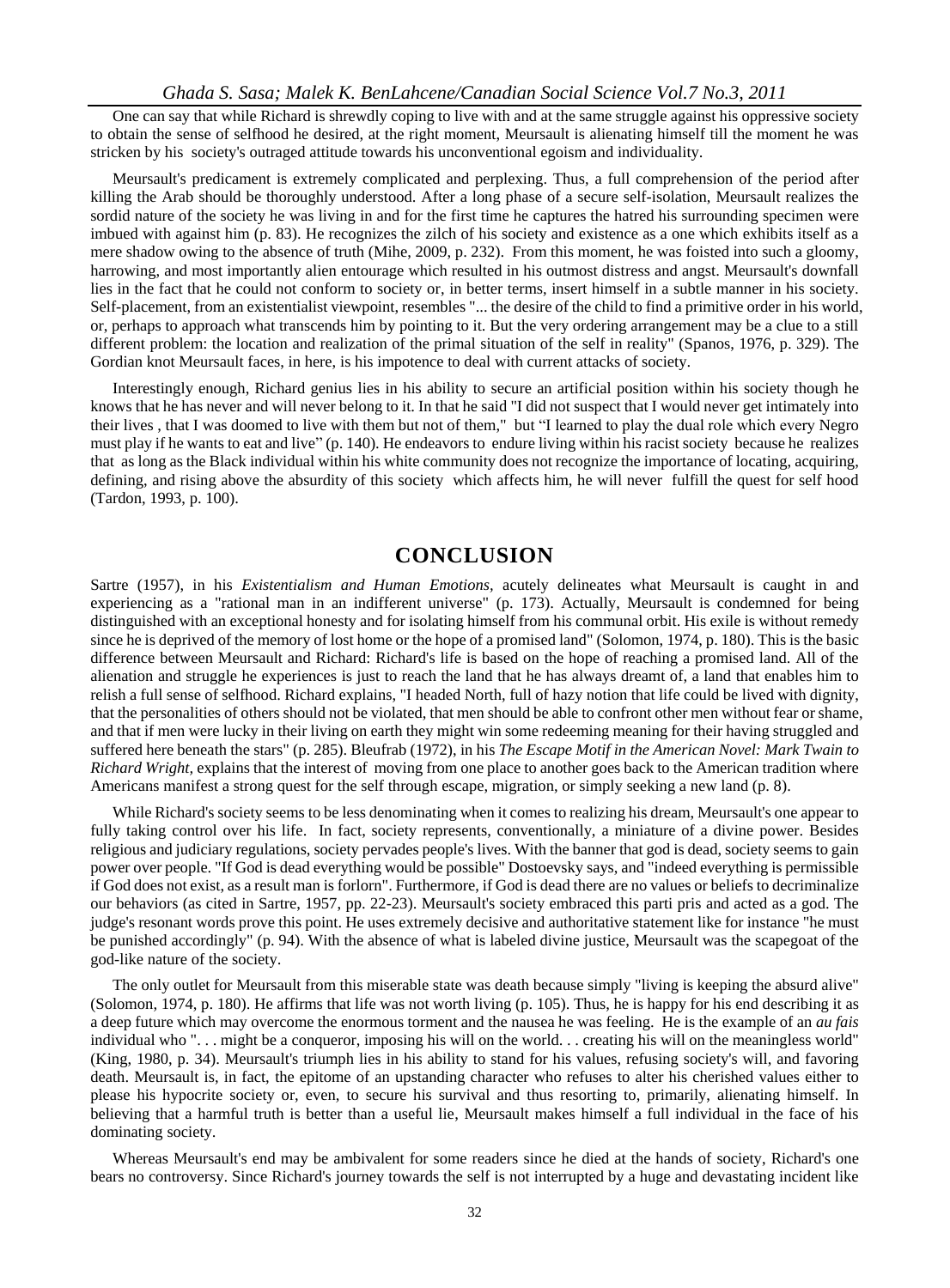#### *Ghada S. Sasa; Malek K. BenLahcene/Canadian Social Science Vol.7 No.3, 2011*

the one which happened to Meursault, one can argue that he succeeded in achieving his goal and he could make it (p. 227). Therefore, *Black Boy*, can be seen as a novel about the creation of the self in a Southern society. In such a society, Richard had to overwhelm many obstacles. The harshest one is to assert his ardent individualism regardless of the destruction and annihilation he was subject to. Throughout the novel, one can see the stark pressures and burdens society was imposing on Richard, but he stood firmly on his grounds and refused to give up for he believed that only under pressure that one can achieve one's self. (Hakutani, 2006, p. 93) In order to achieve the self, Richard believes that, one should desert such an absurd society, and he did. He headed north taking with him "a part of the South to transplant in an alien soil" (p. 284), a soil which he thinks that it will never oppress individuality, race, and freedom.

Just like Meursault who makes of honesty a means of differentiating himself, Richard makes of reading, writing, power of words and passion of books not only a distinguishing feature but also an agency for braking the chains of his society. He does so because he knew how society is petrified by writing due to its empowering effects once the person expresses himself through it (Kinnamin, 1995, p. 133). In "Granny is quite right", Tate (2006) asserts "in her assessment of reading stories as that of Devil stuff," she adds that:

 When Richard turns his own hand to composition he begins with "The Voodoo of Hell's Half-Acre." Art imitates life. But to say that Richard Wright turned to books that would imitate his world is merely to describe a deprived child's hunger for gory fantasy. The magic of words was not a mere reflection of the violence of his world in Bluebeards and mad scientists; words became triumph over that world. Words are the boy's assertion, his way of making the world recognize his existence. (p. 42)

Richard makes that clear when he says about Mencken that "this man was fighting, fighting with words. He was using words as a weapon..." (p. 272). Thus, the idea of using words to step up from his hideous milieu came up to his mind. Using words, in fact, deepened his sense of alienation and individualism because the more one expresses himself the more conscious he becomes of his surrounding as well as himself. Words brought Richard what may be called a sweet suffering, the suffering stems from what one feels from his alienation from his society and a sweetness in his ability to express as well as assert himself. Such suffering, however, is indispensable for it "is the path of consciousness, and by it living beings arrive at the possession of self-consciousness. For to possess consciousness of oneself, to possess personality, is to know oneself and to feel oneself distinct from other beings, and this feeling of distinction is only reached through an act of collision with one's society" (McCall, 2006, p. 28). Ultimately, Richard, successfully, after a long saga of suffering and strife against his black fanatic tightly- knit community and the white racist society, becomes able to move towards the north anchoring himself by writing and reading stories and novels which were a kind of fuel in tempting him to seek more and more sense of individuality.

Both novels, *The Stranger* and *Black Boy,* can be seen as stories which depict dilemmas of human beings in the modern world. The main problem of the protagonists of these novels stems from the fact that individuality becomes a plight. In both societies of the protagonists, orthodoxy is considered to be the pillar of the ideal community and any sort of non conformity would lead to using the utmost security measures. Both of the novels depict the protagonists persisting in seeking the selfhood beyond the confines of their society and, thus, falling in a grim struggle, suffering, and agony. Though the means, the situation, and the ending of the protagonists differ, both of them were finally able to satisfy their desire; Meursault through staying honest and direct even at the expense of death, and Richard through going away form his racist society. As such, one can see that both writers through their novels intend to provide their fellowman with an example of individuals residing in an absurd entourage but defying it though their sturdy position. Through using these characters, both Albert Camus and Richard Wright excel in portraying individuals' dilemmas and sufferings in the modern world jostling for a niche of individuality for their existence.

## **REFERENCES**

Becknell, T. (1989). Black Boy. Masterplots II: Nonfiction Series. *Literary Reference Center 1-4*. Retrieved April 7<sup>th</sup>, 2011, from EBSCO.

Bluefarb, S. (1972). *The Escape Motif in the American Novel: Mark Twain to Richard Wright.* Columbus: Ohio State University Press*.* 

Camus, A. (1979). *The Outsider.* Harmondsworth: Penguin Books.

Cappetti, C. (1993). Sociology of an Existence. In H.L. Gates and K. A. Appiah (Eds.), *Richard Wright: Critical Perspectives Past and Present.* New York: Amistad.

Du Bois, W.E.B. (1995). *The Souls of Black Folk.* New York: Penguin Group.